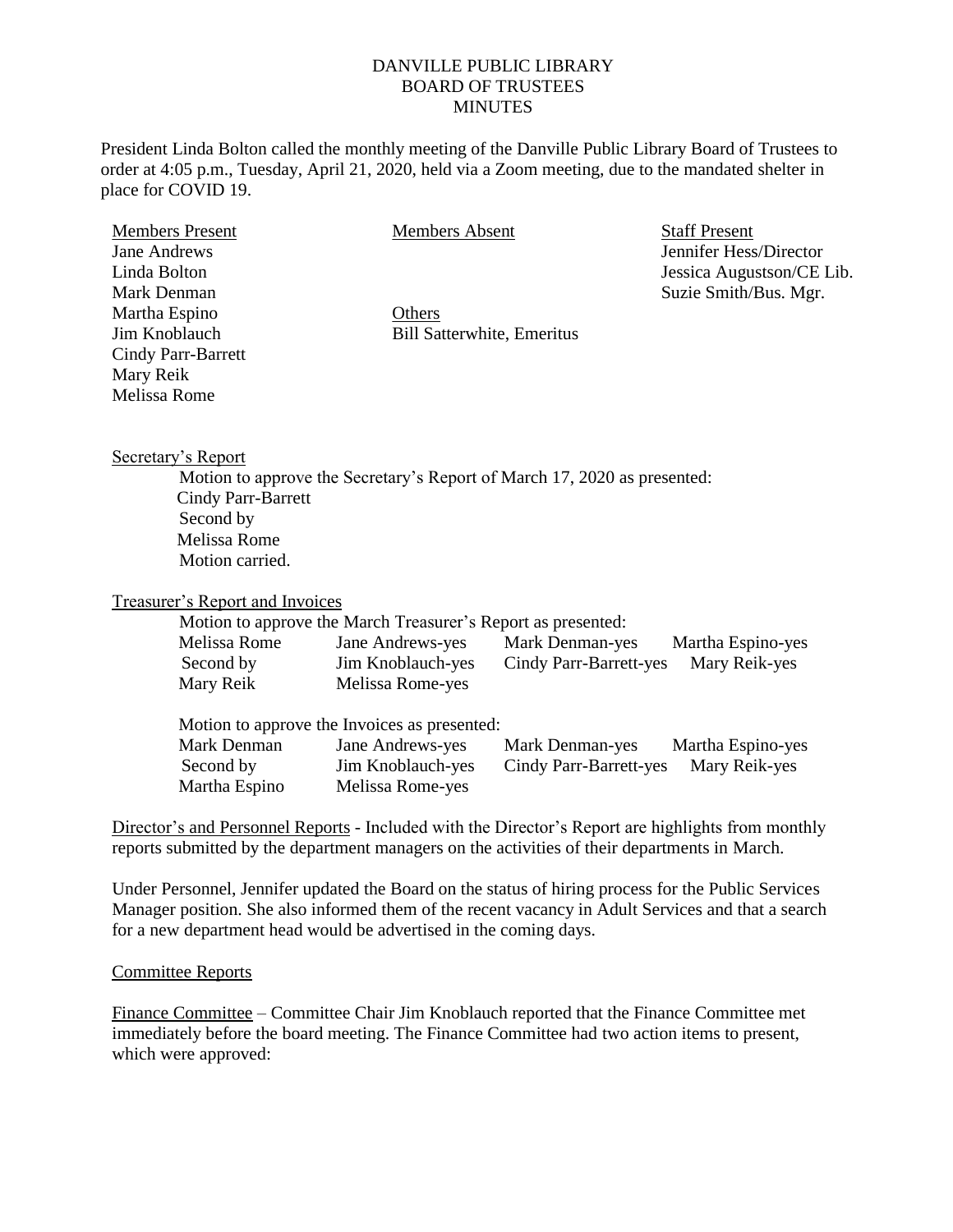Page 2 April 21, 2020 Board Minutes

That the pay scales of the Department Manager and Librarians be revised to reflect different levels of education and credentials and that the starting pay for Business Manager be increased to reflect a growing need for advanced experience in field.

| Motion to approve as presented: |                   |                        |                   |
|---------------------------------|-------------------|------------------------|-------------------|
| Melissa Rome                    | Jane Andrews-yes  | Mark Denman-yes        | Martha Espino-yes |
| Second by                       | Jim Knoblauch-yes | Cindy Parr-Barrett-yes | Mary Reik-yes     |
| Cindy Parr-Barrett              | Melissa Rome-yes  |                        |                   |

That the library employees receive increases effective May 1, 2020, under the following guidelines:

- 1. Employees, including the Library Director, who have completed at least six months of satisfactory employment at the library, will receive a 2% increase, with the exception of employees whose salaries needed to be adjusted to meet the new minimums of the mandated minimum wage increase.
- 2. Employees who have completed less than six months of satisfactory employment at the library will receive an increase upon completing six months of satisfactory employment at the library.

Motion to approve as presented:

| Jane Andrews | Jane Andrews-yes  | Mark Denman-yes        | Martha Espino-yes |
|--------------|-------------------|------------------------|-------------------|
| Second by    | Jim Knoblauch-yes | Cindy Parr-Barrett-yes | Mary Reik-yes     |
| Mary Reik    | Melissa Rome-yes  |                        |                   |

The Finance Committee's next meeting will be held on Tuesday, May 19, 2020, at 3:45 p. m. in the second floor conference room.

Building Committee – Committee Chair Jim Knoblauch reported that the committee had no action items to present. He shared that the approved repairs to the HVAC system were being completed while the library has been closed.

The Building Committee's next meeting is Tuesday, June 9, 2020, at 4:15 p.m. in the second floor conference room.

Policy Committee – Committee Chair Cindy Parr-Barrett reported that the committee had no action items to present.

The Policy Committee's next meeting will be held on Tuesday, May 12, 2020, at 4:15 p.m. in the second floor conference room.

## Old Business –

New Business –

 Approval of meeting schedule for FY2020-2021 Motion to approve as presented: Jim Knoblauch Second by Mark Denman Motion Carried.

Closed Session – no need for a closed session.